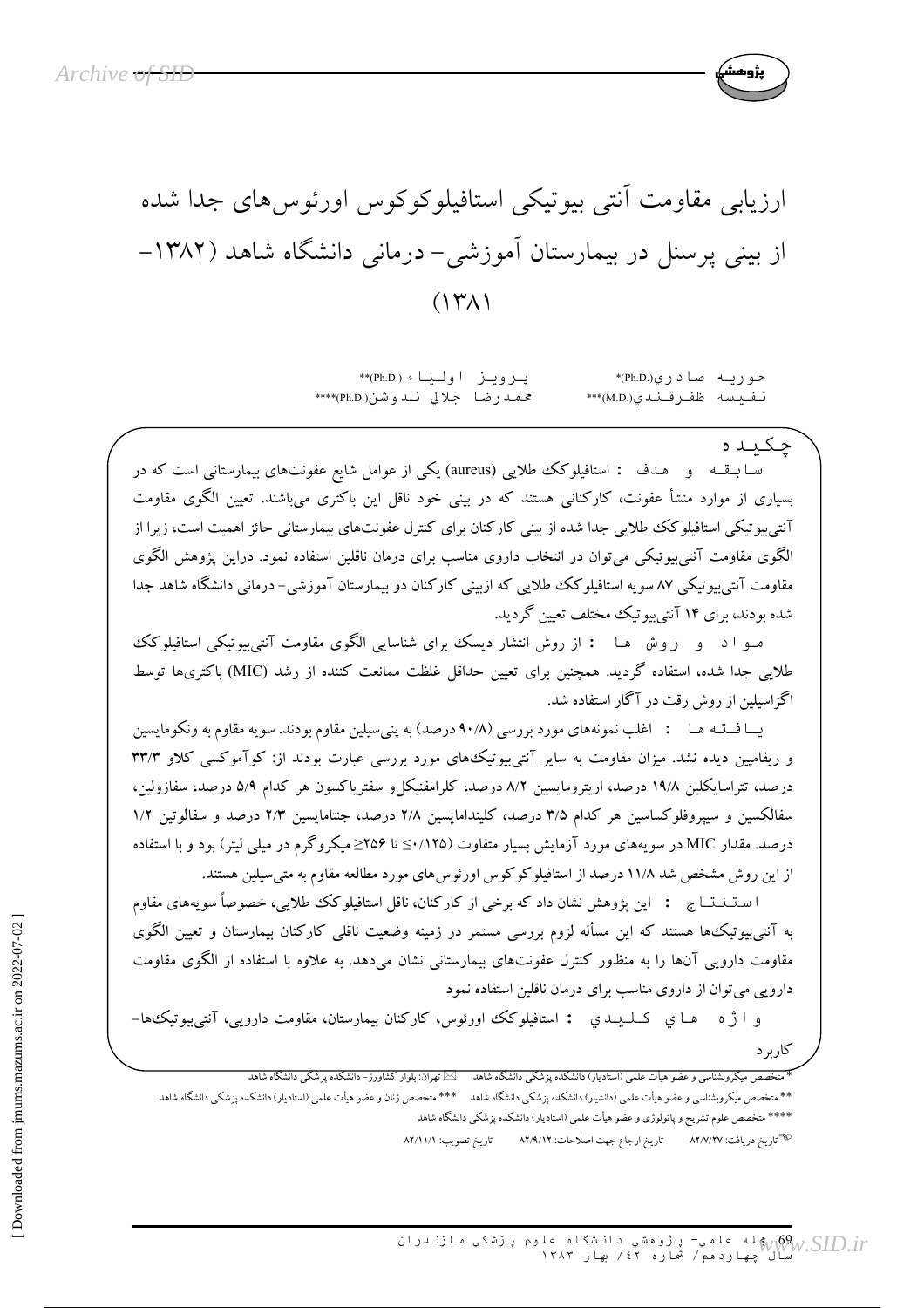Archive <del>of SID</del>

مقىدمە

استافیلوکک طلایی مهمترین باکتری بیماریزا در خانواده میکروکوکاسیه است. این ارگانیسم سردسته عوامل به وجود آورنده باکتریمی، عفونتهای زخم جراحی و شایع ترین عامل پدیده آورنده عفونتهای پوست و بافتهای نرم است. به علاوه این باکتری یکی از شایع ترین عوامل ایجاد کننده عفونت بیمارستانی میباشد(۱). برخی از افراد دارای این باکتری در بینی خود می باشند که به آنها ناقل گفته می شود. مکانیسم دقیق ناقلی و مدت بقای آن مشخص نشده است، ولی معلوم شده است که عوامل زیر در ناقلی بینی با این باكترى ارتباط دارند:

١- عوامــل باكتــريـايــي نظيــر پـروتئينِهــا يــا اسیدتیکوئیک موجود در دیواره سلول باکتری که در اتصال باكترى به مخاط نقش دارند.

٢- عوامل ميزباني نظير نژاد، جنس، سن، وضعيت هورمونی در زنان، نوع HLA، وضعیت ایمونولوژیک، عفونتهای ویروسهی دستگاه تنفس و تغییـرات آناتوميک بينې.

۳– عوامل محیطی نظیر تزریقهای مکرر، بستری شدن در بیمارستان و مصرف آنتی بیوتیک ها (۲).

افراد ناقل منبع مهمی برای ایجاد عفونت در خود و دیگران میباشند. این مسأله خصوصاً در کارکنان بیمارستان که با بیماران مستعد عفونت سروکاردارند، اهمیت ویژهای دارد. معلوم شده است که درمان ناقلین می تواند میزان عفونت بیمارستانی را کاهش دهد(۲). متأسفانه به علت پیدایش سویههای مقاوم به آنتی بیوتیک در استــافیـلـــوکک طـلایـــی، روز به روز تعـــداد آنتی بیوتیک های در دسترس برای درمان این عفونتها کاهش می یابد. در حال حاضر اغلب سویههای این باکتری به پنی سیلینها و سفالوسپورینها مقاوم شدهاند (٣،١). به فاصله کو تاهی بعداز عرضه متی سیلین که یکی

از پنی سیلینهای مقاوم به پنی سیلیناز میباشد، سویههای مقاوم به آن ایجاد شدند و در حال حاضر به شدت افزايش يافتهاند(٣). مقاومت به ساير آنتي بيو تيك ها نظير اریترومایسین، تتراسایکلین نیز گزارش شده است(۱). حتی در سالهای اخیر سویههایی با مقاومت متوسط یا مقاوم به ونکومایسین در برخی کشورها دیده شدهاند(۳). به علاوه برخی از سویهها در برابر چند آنتیبیوتیک مقاوم میباشند(۱). به علت پیدایش سویههای مقاوم، تعیین الگوی مقاومت آنتیبیوتیکی استافیلوکک طلایی جدا شده از بیماران امری ضروری است، ولی برای سویههای جدا شده از افراد ناقل، کم تر صورت میگیرد (۱). به هرحال با استفاده از الگوی مقاومت آنتی بیوتیکی سویههای جدا شده از افراد ناقل می توان داروی مناسب را برای از بین بردن حالت ناقلی انتخاب نمود(۲). این مسأله به خصوص برای کنترل عفونت بیمارستانی پیشنهاد شده است و به همین منظور دراین پژوهش مقاومت آنتی بیوتیکی ۸۷ استافیلوکک طلایی جدا شده از ۳۴۸ نفر از کارکنان دو بیمارستان آموزشی- درمانی دانشگاه شاهد تعیین گردید.

مـواد و روش،هـا

در این مطالعه که در زمستان سال ۱۳۸۱و بهار سال ۱۳۸۲ صورت گرفت از بینی همه کارکنان مشغول به کار در دو بیمارستان آموزشـی- درمانـی دانشگاه شاهـد (۳۴۸ نفر) نمونه گیری صورت گرفت. این افراد بین ۱۹ تا ۵۴ سال داشته و اغلب آنها (۷۴/۱ درصد) زن بودند. به علاوه افراد مورد بررسی شغلهای مختلف نظیر پرستار، بهیار، کارشناس اتاق عمل و آزمایشگاه داشته و در بخشهای مختلف بیمارستان و همچنین آزمایشگاه، اتاق عمل و زایمان، ICU و CCU و حتى آشپزخانه مشغول به کار بودند.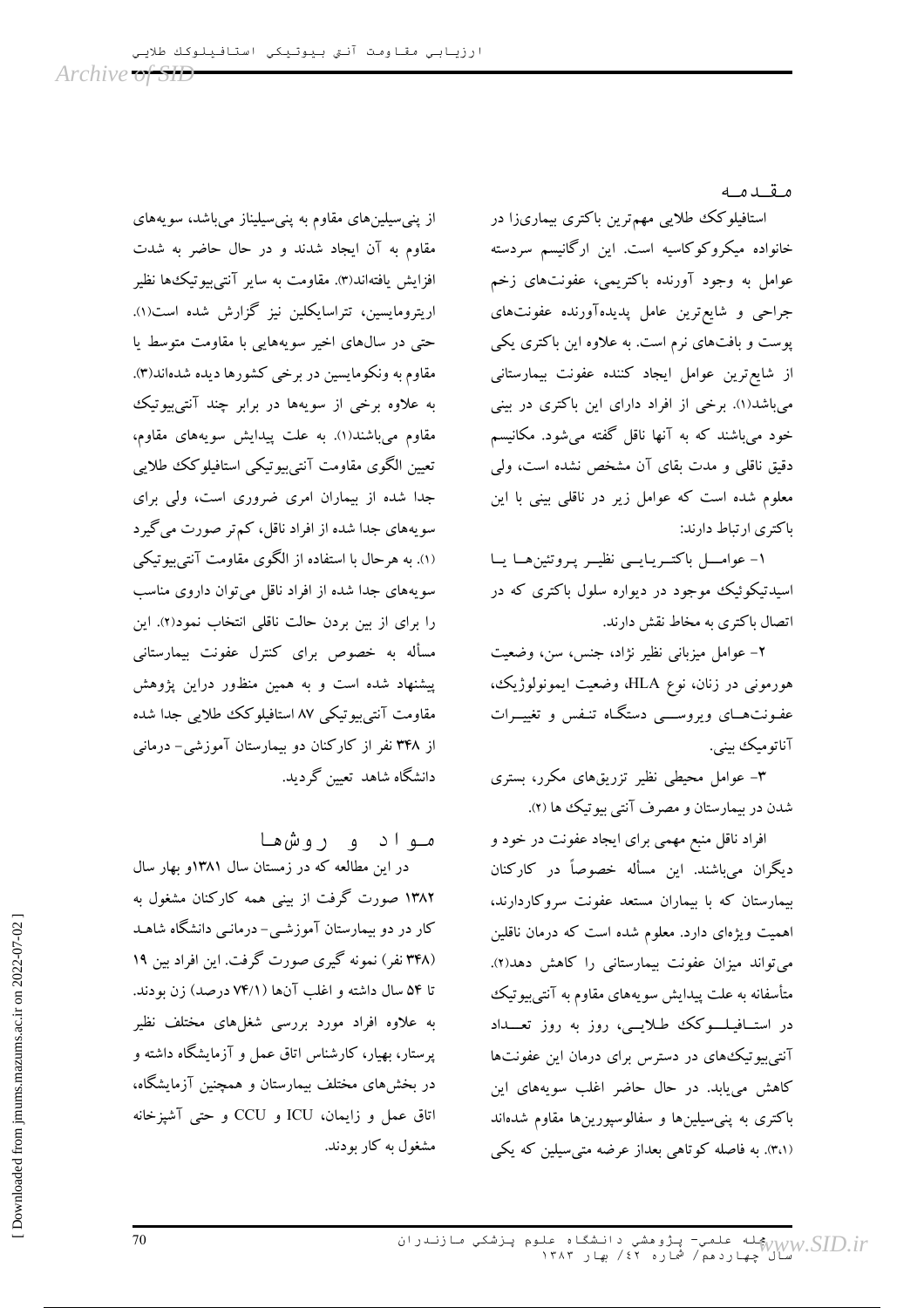

سنجش مقاومت به آنتي بيوتيک&ا: براي سنجش مقاومت به آنتیبیوتیک ها با روش انتشار دیسک با استفاده از محیط کشت مولر هینتون آگار و دیسک های آنتی بیوتیکی زیر که از شرکت ایران دارو خریداری شده بودند صورت گرفت: سفالوتین (۳۰μg). سفازولین ( CZ, ۳۰μg)، سفالکسین ( ۳۰μg)، سفترياكسون (CRO, μg)، پنيسيلين جي(١٠U,P)، کو آموکسی کلاو(۳۰μg,AMC)، ریفامپین( ۵ μg,RA)، ونكومايسين(VA, ٣٠μg)، تتراسايكلين(TE, ٣٠μg)، جنتامايسين(GM, GM, و(۱۰μg)، اريترومايسين(E, ε)، كلرامفنيكل(P·μg ,C)، سييروفلوكساسين(CIP, ۵μg) و کلینـدامایسیـن (CC,۲μg) به عنوان کنتـرل از سویـه استاندارد استافیلوکک طلایی ATCC25923 استفاده گردید. ۲۴ساعت بعداز قراردادن پلیتها در گرمخانه، قطر هاله عدم رشد اطراف هر دیسک اندازهگیری شده و با جداول استاندارد مقایسه گردید تا نتایج به صورت حساس، نسبتاً مقاوم و مقاوم ثبت شوند(۴).

تعيين حداقل غلظت ممانعت كننده از رشد (MIC) متی سیلین: از آنتی بیوتیک اگزاسیلین ساخت شرکت سیگما با قدرت ۹۰۷ میکروگرم در میلیگرم برای تهیه پلیتهای مولرهینتون آگار دارای رقتهای متوالبی ۱/۲۵ تا ۲۵۶ میکروگرم در میلیلیتر اگزاسیلین استفاده

شد. یک پلیت بدون آنتیبیوتیک نیز به عنوان شاهد مثبت استفاده گردید. براساس دستورالعمل NCCLS، از هر باکتری به مقدار ۱۰<sup>۴</sup> واحد ایجاد دهنده کلنی در سطح هر پلیت به صورت دایرهای به قطر ۰/۵ سانتی متر تلقیح نموده و پلیتها به مدت ۲۴ سـاعت در گرمخـانه ۴۵ ٌ قرار گرفت. در صورت رشد باکتری در پلیت شاهد، کم ترین رقت ممانعت کننده از رشد باکتری تعیین و تحت عنوان MIC نمونه ثبت گردید و نمونههایی با MIC برابر با ۲ میکروگرم در میلی لیتریا کم تر، حساس و ۴ میکروگرم در میلی لیتریا بیش تر، مقاوم به متى سيلين گزارش شدند(۵).

اطلاعات به دست آمده از نتایج آزمایشهای سنجش مقاومت و تعیین MIC استافیلوکک طلایی در برنامه آماری (SPSS(version 9 وارد و فراوانی و درصدها محاسبه شدند.

يافته ها

از ۳۴۸ نفر کارکنان مورد آزمایش ۸۷ سـویه استافیلــوکک طلایــــی جـــدا گردیـــد. ناقلـــی بینـــی با استافیلوکک طلایی در کارکنان دو بیمارستان مورد مطالعه در هر دو جنس و در سنین مختلف دیده شد. به علاوه افراد ناقل شغلهای مختلف داشته و در محلهای مختلفی در بیمارستان مشغول به کار بودند. نمودار شماره ۱ فراوانی نسبی مقاومت استافیلوکک طلایی مورد مطالعه را نسبت به آنتی بیوتیک های مورد بررسی نشان میدهد. بالاتریسن مقساومت (۹۰/۸ درصـد) به ینی سیلیـــن دیده شد در حالـــی که سویه مقـــاوم به ونکومایسین و یا ریفامپین وجود نداشت. مقاومت به سایر آنتی بیوتیک ها در بین این دو طیف بود. مقدار MIC بر حسب میکروگرم در میلی لیتر برای ۷۱ نمونه کم تر از ۰/۵؛ برای ۳ نمونه ۰/۵ و برای ۱ نمونه ۲ میکروگرم در میلی لیتر بود که براساس دستورالعمل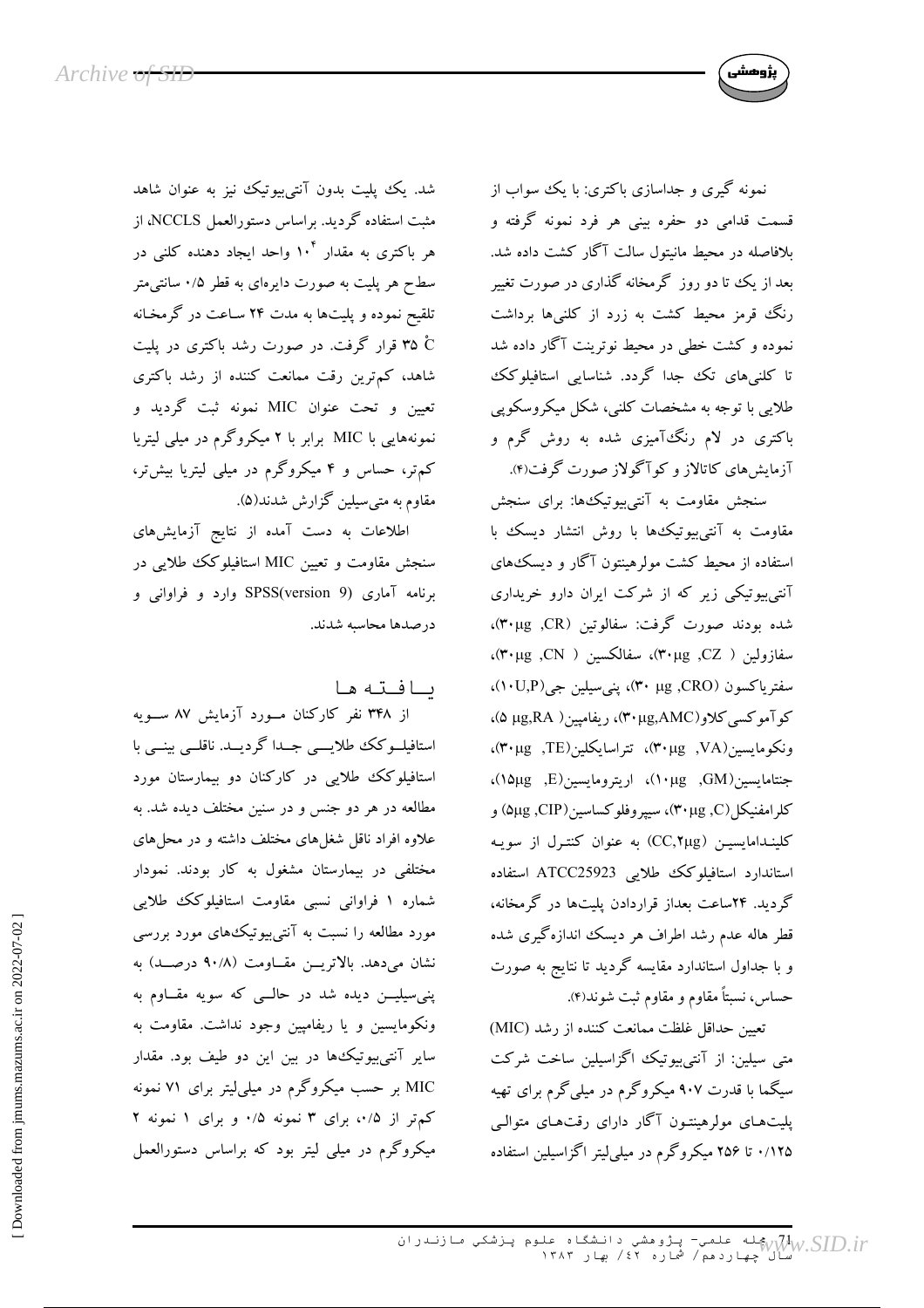NCCLS این نمونهها حساس به متیسیلین در نظر گرفته میشوند. MIC ۱۰نمونه ۴ میکروگرم در میلی لیتر یا بالاتر بود، بنابراین ۱۱/۸ درصد از نمونهها مقاوم به متی سیلین بودند. حساسیت آنتیبیوتیکی سویههای مقاوم

به متی سیلین در جدول شماره ۱ نشان داده شده است. همانطور که در جدول مشخص شده است؛ برخی از نمونههای مقاوم به متی $\mathbf{u}_\omega$ سیلین در ازمایش انتشار دیسک به پنىسيلينها يا سفالوسپورينها حساس بودند.



**نمودار شماره ۱**: الکوی مقاومت انتی بیوتیکی استافیلوکک طلایی جدا شده از بینی کارکنان در دو بیمارستان اموزشی– درمانی دانشکاه شاهد  $(14A - A)$ 

**جدول شماره ۱** : حساسیت آنتی بیوتیکی ۱۰ سویه استافیلوکک طلایی مقاوم به متی سیلین جدا شده از بینی کارکنان در دو بیمارستان آموزشی– درمانی دانشگاه شاهد (۸۲–۱۳۸۱)

| CC           | $\mathbf{P}$ | AMC          | <b>CN</b>    | CZ           | <b>CRO</b>   | CR           | VA | E            | GM           | TE           | $\mathsf{C}$ | <b>CIP</b>   | RA | شماره سویه |
|--------------|--------------|--------------|--------------|--------------|--------------|--------------|----|--------------|--------------|--------------|--------------|--------------|----|------------|
| R            | R            | $\mathbb{R}$ | S            | S            | S            | $\mathbb{R}$ | S  | $\mathbb{R}$ | S            | $\mathbb{R}$ | S            | S            | S  |            |
| R            | $\mathbb{R}$ | $\mathbb{R}$ | $\mathbb{R}$ | $\mathbb{R}$ | $\mathbb{R}$ | $\mathbb{R}$ | S  | $\mathbb{R}$ | $\mathbb{R}$ | $\bf{I}$     | S            | $\mathbb{R}$ | S  | ۵          |
| R            | $\mathbb{R}$ | R            | S            | S            | S            | S            | S  | S            | S            | $\mathbb{R}$ | S            | S            | S  | ۶          |
| $\mathbb{R}$ | R            | $\mathbf S$  | S            | S            | I            | S            | S  | $\mathbf S$  | $\mathbf S$  | $\rm S$      | S            | S            | S  | ۱۰         |
| R            | $\mathbb{R}$ | R            | S            | S            | S            | S            | S  | $\mathbf{I}$ | S            | S            | $\mathbb{R}$ | S            | S  | ۲۱         |
| R            | S            | $\rm S$      | S            | S            | S            | $\mathbb{R}$ | S  | $\mathbb{R}$ | S            | $\bf{I}$     | S            | I            | S  | ۲۳         |
| $\mathbb{R}$ | $\mathbb{R}$ | $\mathbf S$  | S            | S            | S            | $\mathbb{R}$ | S  | $\mathbb{R}$ | $\mathbf S$  | $\mathbf S$  | S            | S            | S  | ۵٧         |
| $\mathbb{R}$ | $\mathbb{R}$ | $\mathbb R$  | S            | S            | S            | $\mathbb{R}$ | S  | $\mathbb{R}$ | $\rm S$      | $\mathbb{R}$ | S            | S            | S  | ۶.         |
| $\mathbb{R}$ | $\mathbb{R}$ | $\mathbf S$  | $\bf{I}$     | S            | S            | S            | S  | S            | S            | $\mathbf S$  | S            | S            | S  | ۶۸         |
| R            | $\mathbb{R}$ | S            | S            | S            | S            | S            | S  | $\mathbb{R}$ | S            | $\mathbb{R}$ | S            | S            | S  | ٧٠         |

 $R =$ مقاوم

 $I = \mathsf{S}$ نسبتاً مقاوم

 $S =$ ساس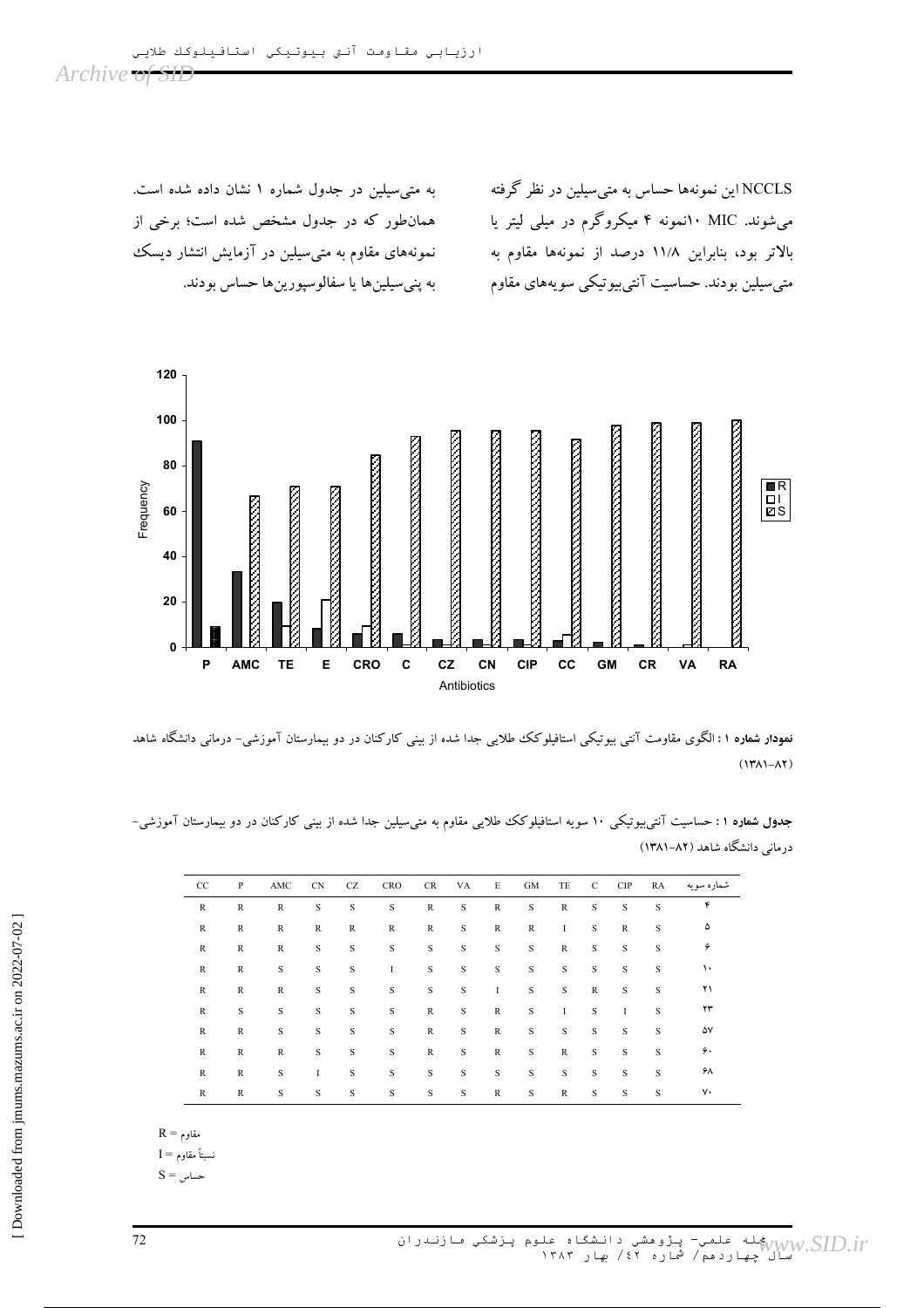

عث

در این بررسی مقاومت آنتیبیوتیکی استافیلوکک طلایی جدا شده از کارکنان دو بیمارستان آموزشی-درمانی دانشگاه شاهد با روش انتشار دیسک که روش متداول در آزمایشگاهها است، تعیین گردید. اغلب استافیلوکک های مورد بررسی به پنی سیلین مقاوم بودند. این نتیجه در بسیاری از مطالعات نیز گزارش شده است (٣،١). در این بررسی سویه مقاوم به ونکومایسین و یا ریفامیین دیده نشد. بسیاری از مطالعات نیز همین نتیجه را نشان دادهاند؛ از جمله مطالعه انجام شده در بیمارستان بعثت سنندج و بیمارستان دانشگاهی سودان(۷،۶). هرچند در یک مطالعه، مقاومت به ریفامپین در درصد کمی از سویهها (۵ درصد) گزارش شده است(۸)، میزان مقاومت استافیلوکک طلایی در برابر سایر آنتی بیوتیک ها در گزارش های مختلف بسیار متفاوت بوده است؛ برای مثال در مطالعه صورت گرفته بر روی ۵۱ استافیلوکک طلایی جدا شده از بینی کارکنان بیمارستان بعثت شهر سنندج حساسیت به اریترومایسین در ۵۹ درصد، جنتامایسین ۸۰ درصد، سفالوتین ۸۶ درصد و سیپروفلوکساسین ۹۲ درصد سویهها دیده شد در حالمی که بقیه سویهها در برابر این آنتیبیوتیک ها نسبتاً مقاوم یا کاملاً مقاوم بودند(۶). دراین بررسی حساسیت به اریترومایسین در ۷۰/۹ درصد، جنتامایسین ۹۷/۷ درصد، سفالوتین ۹۸/۸ درصد و سپیروفلوکساسین ۹۵/۳ درصد سویهها دیده شد که تا حدودی بالاتر از مطالعه قبل است که میتوان آن را به استفاده محدود و منطقی از این داروها در بیمارستانهای آموزشی- درمانی مورد مطالعه نسبت داد. به هر حال به نظر می رسد سویههای جدا شده از افراد ناقل نسبت به سویههای جدا شده از عفونت به خصوص عفونتهای بیمارستانی، مقاومت کم تری را دارا باشند؛ برای مثال در این مطالعه مقاومت استافیلوکک طلایی جدا شده از بینی کارکنان در برابر

سفالوتین فقط ۱/۲ بود درحالی که مقاومت استافیلوکک طلایی جدا شده از عفونتها بین ۱۴ تا ۵۰ درصد گزارش شده است(۱۱۵٬۶تا۱۱).

میزان مقاومت استافیلوکک طلایی جدا شده از بینی کارکنان بیمارستان به پنی سیلینهای مقاوم ینی سیلیناز در مطالعات مختلف نیز متفاوت گزارش شده است؛ برای مثال در یک مطالعه ۱۶ تا از ۳۶ (۴۴ درصد) استافیلوکک طلایی جداشده از بینی کارکنان بیمارستانی در اوکیناوای ژاپن مقاوم به این آنتی بیوتیک بودند(۱۲). همچنین مقاومت به متی سیلین در ۱۸/۳ درصد از استافیلوکک طلایی جدا شده ازبینی کارکنان بیمارستانی در عربستان سعودی گزارش شده است(۱۳). در این مطالعه ۱۱/۸ درصد از استافیلوکک طلایی جدا شده از بینی کارکنان دو بیمارستان آموزشی- درمانی دانشگاه شاهد نسبت به متى سيلين مقاومت نشان دادند كه نسبت به مطالعات یاد شده کمتر است. در واقع تفاوت میزان ناقلی بینی با استافیلوکک طلایی در جوامع مختلف و حتی زمانهای مختلف دیده شده و به متفاوت بودن عوامل باکتریایی، میزبانی و محیطی به خصوص میزان مصرف آنتي بيوتيك ها نسبت داده شده است(٢). بايستي توجه داشت که اگر چه آزمایشهای صورت گرفته بیماریزایی بیش تر سویههای مقاوم به متی سیلین را در مقایسه با سویههای حساس نشان ندادهاند، این سویهها به علت مقاومت چندگانه منجر به افزایش مصرف آنتی بیوتیک ها، طولانی تر شدن مدت بستری بیماران و در نتیجه افزایش هزینه درمان میگردند(۲). سویههای مقاوم به متى سيلين جدا شده دراين مطالعه به برخى از آنتی بیوتیک ها از جمله پنی سیلین ها و سفالوسپورینها حساس بودند، ولبي بايـد توجـه داشت سويـههـاي مقاوم متی سیلین باید دربرابر همه پنی سیلینها و سفالوسپورینها مقاوم گزارش شوند، حتی اگر در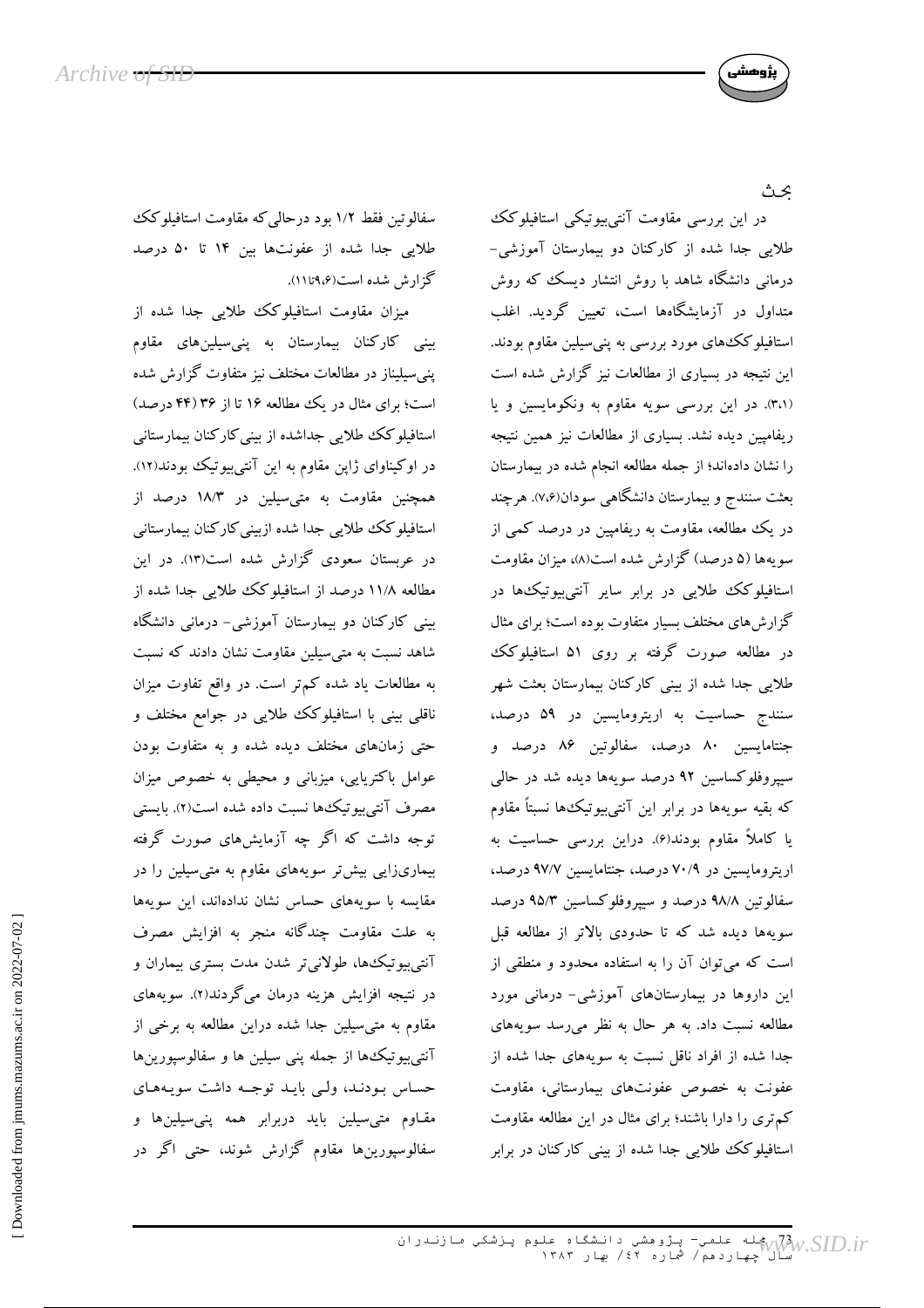آزمایشگاه به این داروها حساس باشند(۵). بنابراین برای درمان ناقلین استافیلوکک طلایی مقاوم به متی سیلین باید از آنتی بیوتیک هایی غیراز پنی سیلین و سفالوسپورین ها استفاده شه د.

در مجموع این پژوهش نشان داد سویههای استافیلوکک طلایی جدا شده از کارکنان سالم ممکن است تا حدود زیادی در برابر آنتی بیوتیک ها مقاوم باشند و برای انتخاب داروی مناسب جهت از بین بردن ناقلبی باید آزمایش تعیین حساسیت آنتی بیو تیکی انجام گیرد. همچنین برای تعیین مقاومت به متی سیلین انجام آزمایش تعیین MIC توصیه می شود که نسبت به روش انتشار دیسک پرزحمتتر است ولی نسیت به آن نتایج قابل اعتمادتری دار د(۵).

وجود استافیلوکک طلایی به خصوص سوپههای مقاوم آنتیبیوتیکی در بینی کارکنان بیمارستانهای

فهرست منابع

- 4- Baron EJ, Finegold SM, Bailey and Scott's Diagnostic Microbiology,  $8<sup>th</sup>$  ed. Missouri: Mosby Co; 1990. P 323-32.
- 5- National Committee for clinical Laboratory Standards. Methods for dilution antimicrobial suceptibility tests for bacteria that grow aerobically.  $6<sup>th</sup>$  ed. Approved standard, M7-A6, Pennsylvania: **NCCLS**; 2003.

٦-رشـيديان منـوچهر، طـاهريور آرزو، گـودرزي سـينا. فراوانی حاملین استافیلوکوکوس طلایی در کارکنـان بالینی بیمارستان بعثت سنندج و مقاومت سویههای جدا شده از آنها به آنت<u>ی بیو</u>تیک ها، *مجله علمی دانشگاه علسوم یوشسکے کو دستان، ۱۳۸۰*؛ سیال ۲، شیماره ۲۱، صحفات \تا ٨

7- Ahmed AOA, Van Belkum A, Fahal AH, Abu Elnor AE, Abougroun EL SIR AM,

مورد بررسی، لزوم مطالعه مستمر بر روی کارکنان از نظر میزان ناقلبی و مقاومت آنتی بیوتیکی سویههای جدا شده را به منظور کنترل عفونتهای بیمارستانی نشان می دهد. به علاوه با نتایج حاصل می توان داروی مناسب را برای درمان ناقلین انتخاب نمود.

سیاسگزاری انجام این پژوهش مرهون همکاری صمیمانه مسوولین و کارکنان دو بیمارستان آموزشی- درمانی دانشگاه شاهد در تهیه نمونه و دانشجویان پزشکی آقای دکترمحسن براتي نمين، خانم دکترفهيمه فلاح محمدي، خانم دکتر فرشته عاملی و خانم دکترمریم ناصری در انجام آزمایشها است که بدین وسیله از همه آنها سیاسگز اری مے شو د.

- 1- Parsonnet  $RI$  $J<sub>r</sub>$ Deresiewicz Staphylococcal infections. In: Branwald editors. E. Fauci AS. Harrison's Principles of Internal Medicine. 15th ed. New York: McGraw-Hill Book Co; 2001. P 889-901.
- 2-Kluytmans J, Van Belkum A, Verbrugh H. Nasal carriage of Staphylococcus aureus: Epidemiology, underlying mechanisms and associated risks. Clin. Micribiol. Rev. 1997 July; 10(3): 505-20.
- $3-CDC$ Public health dispatch: Vancomycin resistant Staphylococcus aureus-pennsylvania, 2002. Morb. Mortal Wkly Rep. 2002 Oct; 51(40): 902.